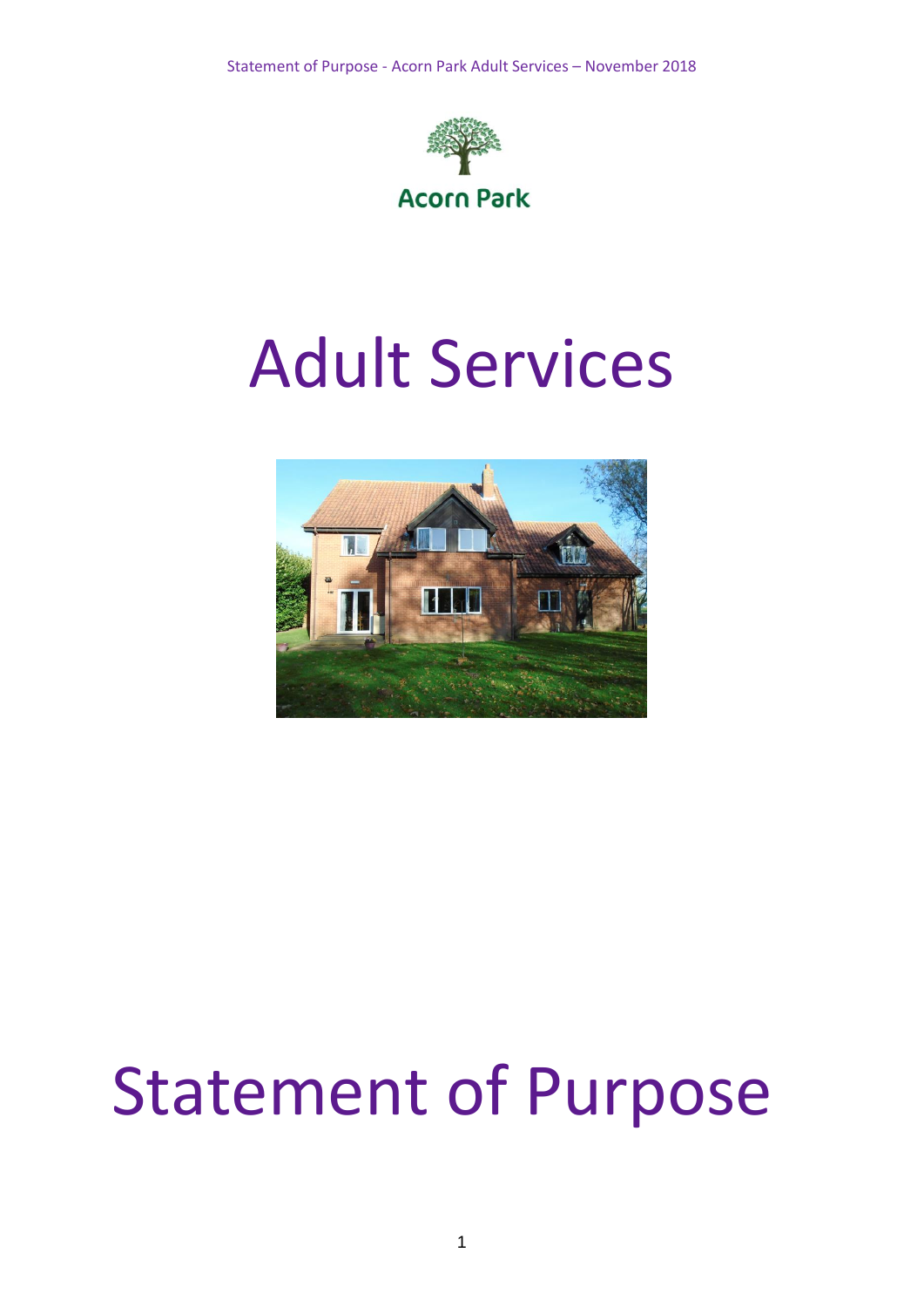### **Statement of Purpose**

#### **Regulated Activity: accommodation for persons who require nursing or personal care**

Provider ID: 1-292090340 Location ID: 1-313374993 Manager ID: CON1-2311569952

Legal status: organisation/private Company

The regulated activity may only be carried on, at or from the following location:

Acorn Park Adult Services Andrews Furlong Mill Road Banham Norwich NR16 2HU Tel: 01953 888656

#### **Conditions of registration that apply to Acorn Norfolk Limited:**

- 1. The registered provider must not provide nursing care under accommodation for persons who require nursing or personal care at Acorn Park Adult Services
- 2. The registered provider must only accommodate a maximum of 9 residents at Acorn Park Adult Services

Name trading under: Acorn Norfolk Limited Acorn Park Adult Services

Business address:

1 Merchant's Place River Street Bolton Lancashire BL2 1BX

> *Registered Manager: Bethany Jeffries* **Bethany.Jeffries@OFGL.uk**

*Nominated Individual: Helen Cook* **Helen.Cook@optionsautism.co.uk**

#### **Provider Description**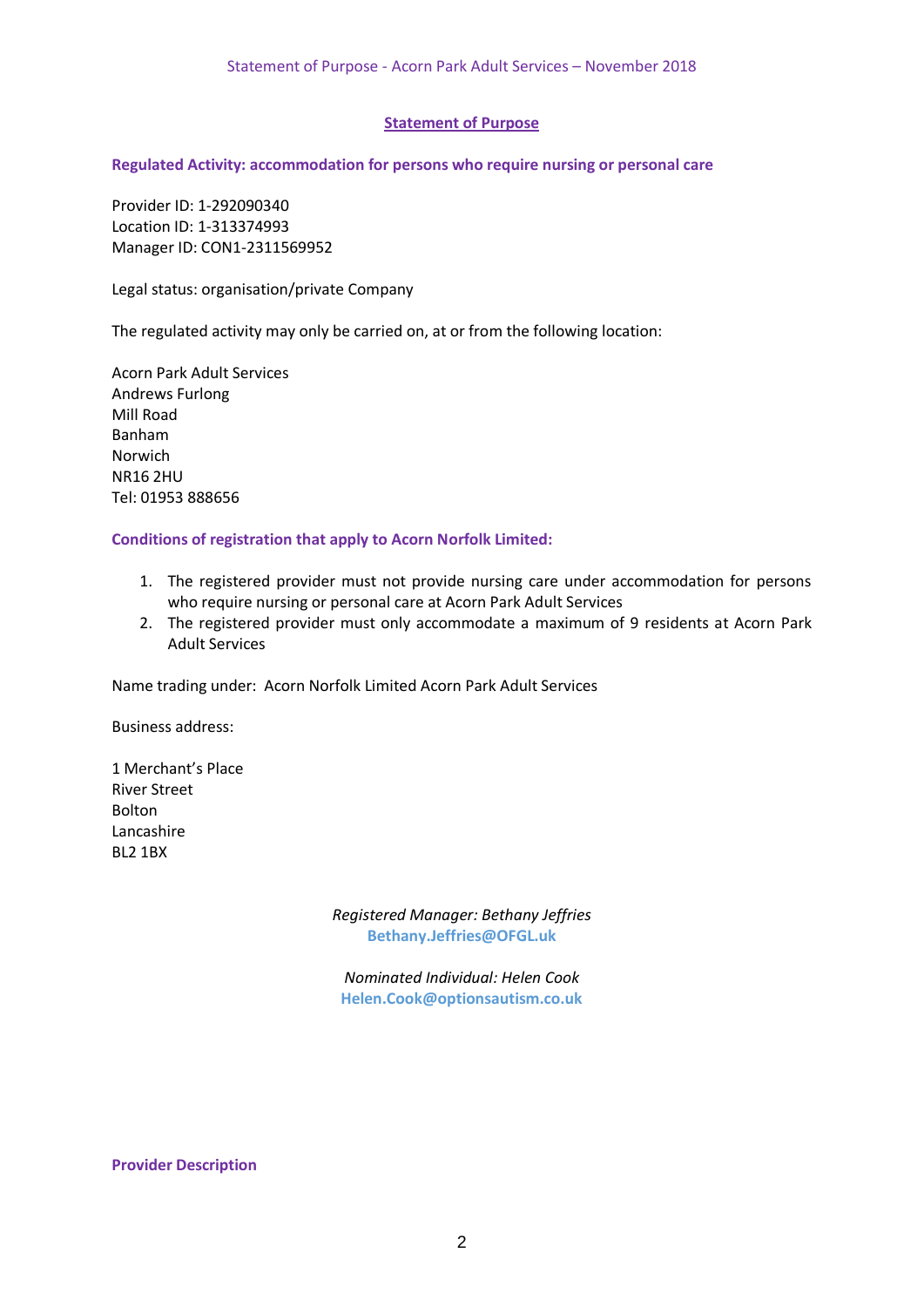The service was founded in 2007. This decision was in response to the need for residential accommodation for young adults with autism and associated learning difficulties.

The philosophy of the home is to enable residents to reside in an environment which enables them to continue to develop their independence, gain life skills and experiences while in a safe, secure, consistent and understanding environment.

The service specialises in helping each adult to reach their potential socially and emotionally.

We seek to build upon earlier life experiences and skills in order to support residents in achieving an effective transition to adulthood. Our lifelong learning curriculum consists of basic elements: communication, social interactions, daily living skills and role modelling and work / leisure facilitation.

A range of communication techniques are used as appropriate for each resident including: communication strategies, picture exchange communication system (PECS), Makaton, objects of reference, visual schedules and programmes to support social development.

A purposeful and calm atmosphere is encouraged throughout the home; staff develop with the residents plan's of care and risk assessments that define achievements and areas for progress.

Most residents will be eligible for a local authority assessment for Deprivation of Liberty Safeguards (DoLS). Staff at Acorn Park will assess residents' needs and refer to the local authority as necessary. The home will consult with parents/carers in this process.

## **Aims and Objectives**

- To support residents with Autism, Learning Disabilities and associated complex needs.
- To assist and enable residents to unlock their potential and develop independence so they are able to live fulfilling and productive lives.
- To create an environment that promotes the wellbeing of each individual in a safe and secure setting in which they can live, work and develop their potential.
- To support and role model personal and social skills.
- To guide each adult in their successful transition to adulthood and develop a greater understanding and awareness of themselves, their community and the world in which they live.
- To continue the development of communication skills and the use of language (whenever possible) with confidence, to communicate effectively using augmented communication tools and preferred modes of communication.
- To build on the strengths and celebrate the achievements of our residents.
- To develop self-confidence, self-control, independence, sensitivity and consideration for others and in the home they live in.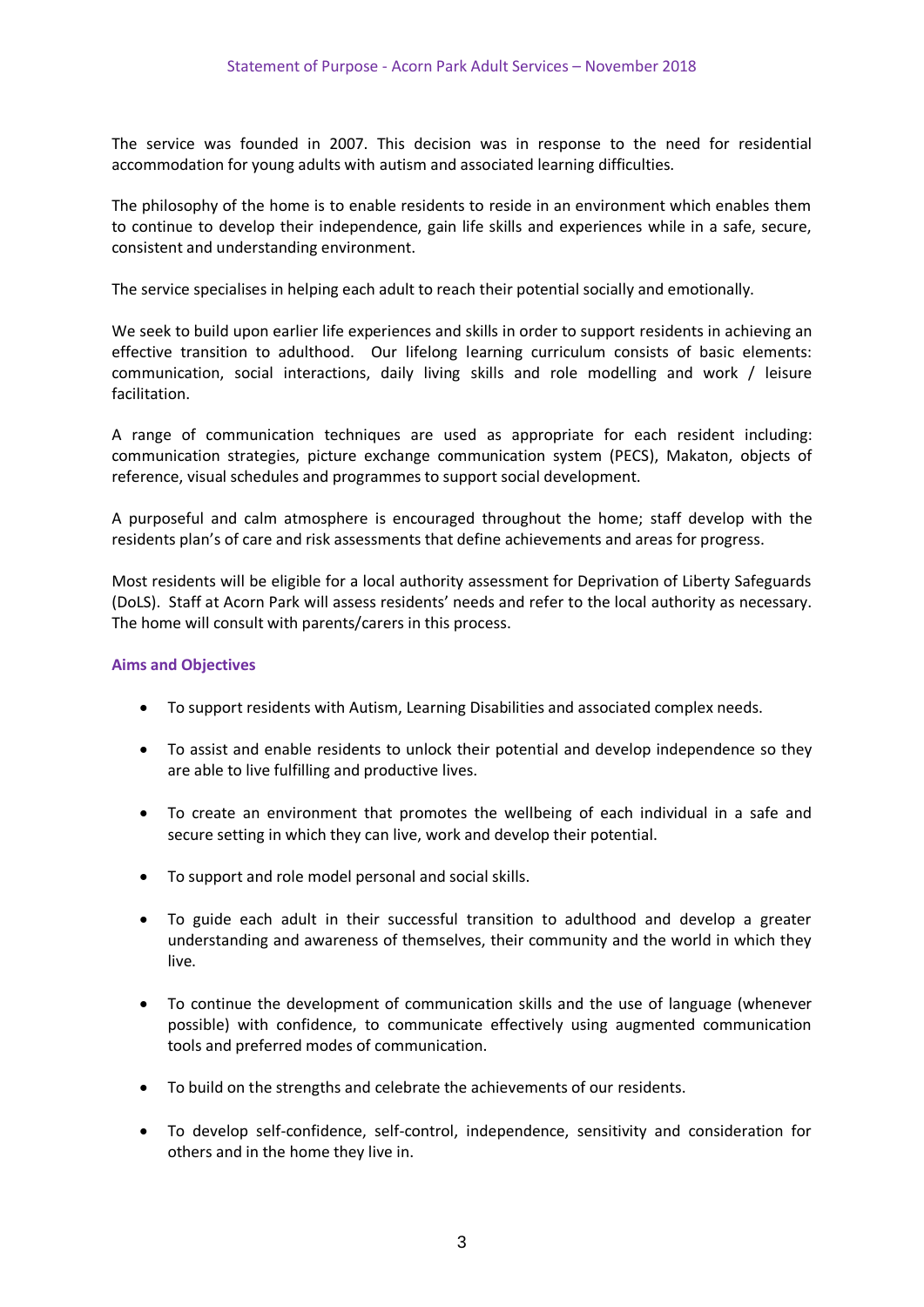- To establish an effective and mutually supportive working partnership between family, professionals and APAS.
- To facilitate learning and acquisition of skills that will help them in later adult life, providing opportunities for work experience and involvement in appropriately accredited courses.
- Provide residential services, respite and day provision support for 18-65 age group.
- At APAS we ensure safety of our residents is paramount in our care. We can implement monitoring systems if it is deemed necessary once a Mental Capacity assessment and best interest meeting is complete with all relevant MDT and family members are in agreement.

### **Description of Service**

The residential provision comprises of:

**"Walnut Lodge"** a large detached five bedroom house which has additional flexible accommodation enabling APAS to provide intensive support when required. 2 en-suite bedrooms

**"Oak House"** a large detached five bedroom house which focuses on enhancing independence skills. 4 en-suite bedrooms

**"Maple House"** a 3 bedroom detached house for residents who have complex needs including hyper-sensitivity. 1 en-suite bedroom

**"Brambles House"** a 3 bedroom detached house for residents with complex needs including high levels of challenging behaviour. Brambles House is ideal for sole occupancy whilst developing the social skills needed to transition into shared accommodation. No en-suite bedrooms

#### **Maximum occupancy across the service: 9**

All our residents have single bedrooms that are decorated to their choice.

These buildings have been designed to enhance and continue the development of each resident's independence in a small homely environment which offers warmth, security, consistency and understanding.

Social attachments and strong relationships between residents and staff underpin all the work carried out in the home. Located in a quiet cul-de-sac, the homes are pleasantly situated amongst other residential accommodation, grouped to resemble a village in a community environment on the outskirts of Banham Village, a rural location between Attleborough and Diss, within easy access of the M11 and Diss Railway Station for road and rail services to London and other areas of the country.

Registration is for young adults with autistic spectrum disorders (ASD) with either learning difficulties or associated complex needs. The service caters for nine residential residents of either gender aged 18 yrs to 65 age range with a focus on younger adult's age group.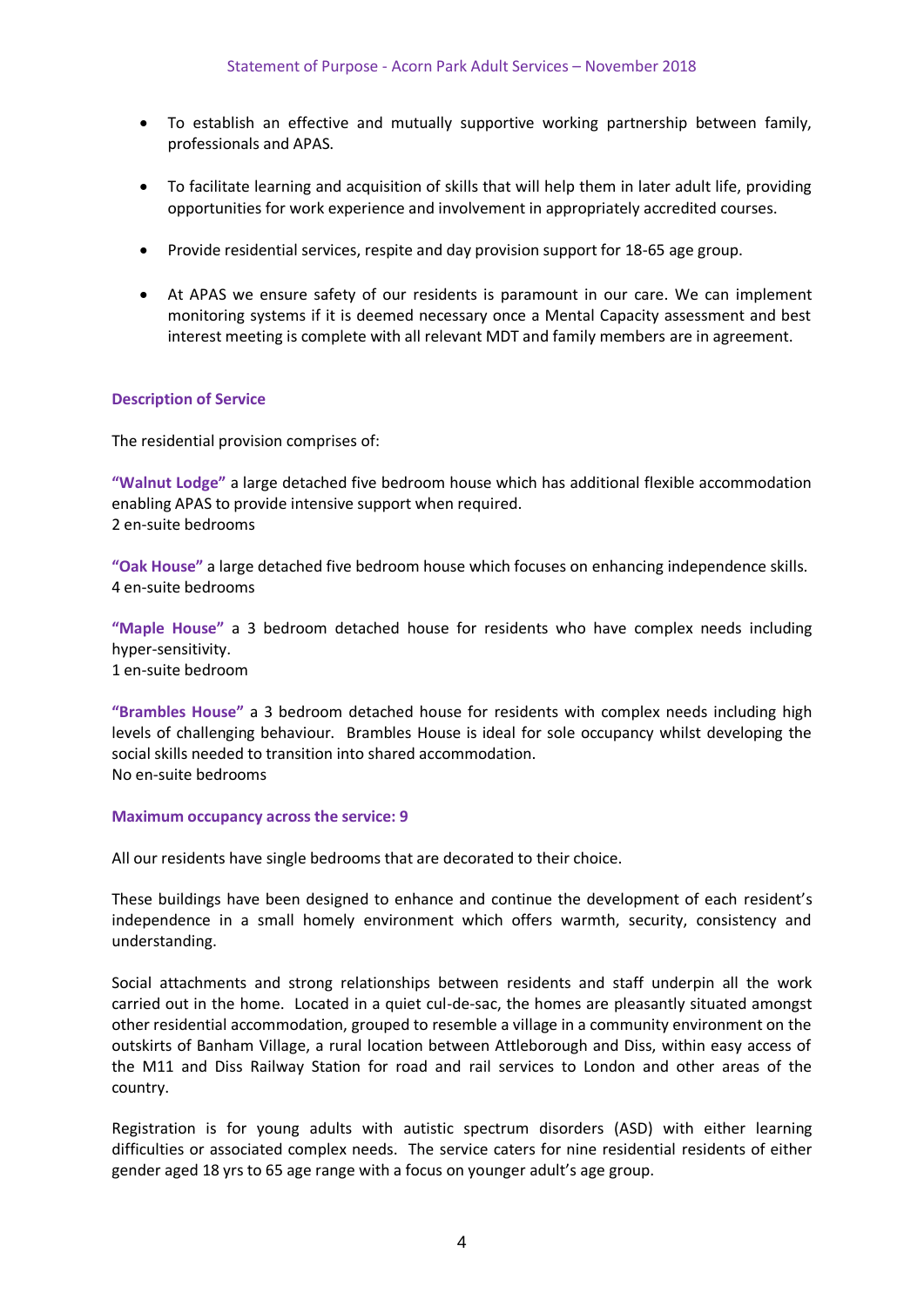Brambles provides a small and more specific environment for residents that have more complex needs regarding behaviours that challenge. We also have flexible accommodation within Walnut Lodge. Due to this specific accommodation APAS are able to consider exceptional admissions of the age range 16-18yrs. This may be for respite or for interim placement in the home. The residents would need assessment by the MDT with their Social Worker and family network.

In keeping with our philosophy of meeting the individual needs of each resident, choice is actively encouraged and supported. This includes selecting meals, clothing and activities. Accessing the local community is an essential part of the daily life of our residents and leisure pursuits such as horse riding, swimming, going to the cinema, shopping, visits to parks and the beach etc, or just being out and about are greatly enjoyed. Staff support residents to access local amenities including visiting local shops and using public transport.

Our residents are registered with the local general practitioner. Additionally, residents have access to the clinical team within the company to aid their individual health needs being reviewed and met in a timely manner.

Staff are supported and supervised by the management team which consists of the Registered Manager, Deputy Manager and 4 Team Leaders with two Team Leaders on each shift. There is a robust on-call procedure available 24 hours a day, with a senior manager as secondary oncall 24 hours a day.

All staff, before appointment, are required to satisfy the enhanced checks carried out by the Disclosure and Barring Service DBS. This, together with our own rigorous safer recruitment checks and selection procedures, ensures that only those who are suitable to work with our residents are permitted to do so.

Supervisions are carried out on a 4-6 weekly basis along with annual appraisals to ensure staff are supported in their roles. All new staff work to The Common Induction Standards and are set up on a Care Certificate qualification on commencement of employment.

We support residents from all ethnic and cultural backgrounds. Residents of all faiths will be supported in carrying out their religious observances.

We seek to understand each resident's challenging behaviour, to identify its function and by teaching alternative, more appropriate ways of achieving that function. Our aim is to reduce the severity and frequency of aversive behaviours. Behaviour is largely seen as functional – that is, for each resident, their inappropriate behaviour satisfies a need or purpose. The service's philosophy and approach is based on a non-aversive positive intervention.

Contact with home - family and friends remains very important and residents are encouraged to access email, telephones, Skype or write letters. Residents are encouraged to gain independence in this area and are supported by staff to develop these skills.

Detailed procedures are in place for initiating and dealing with complaints from the informal to the formal stages. These procedures are in accordance with the "Complaints" policy operated by APAS. All staff are versed on this policy and procedures. Copies are available to parents, placing authorities, residents and staff. Easy read and PECS versions of the Complaints policy and procedures are also available for all residents where needed.